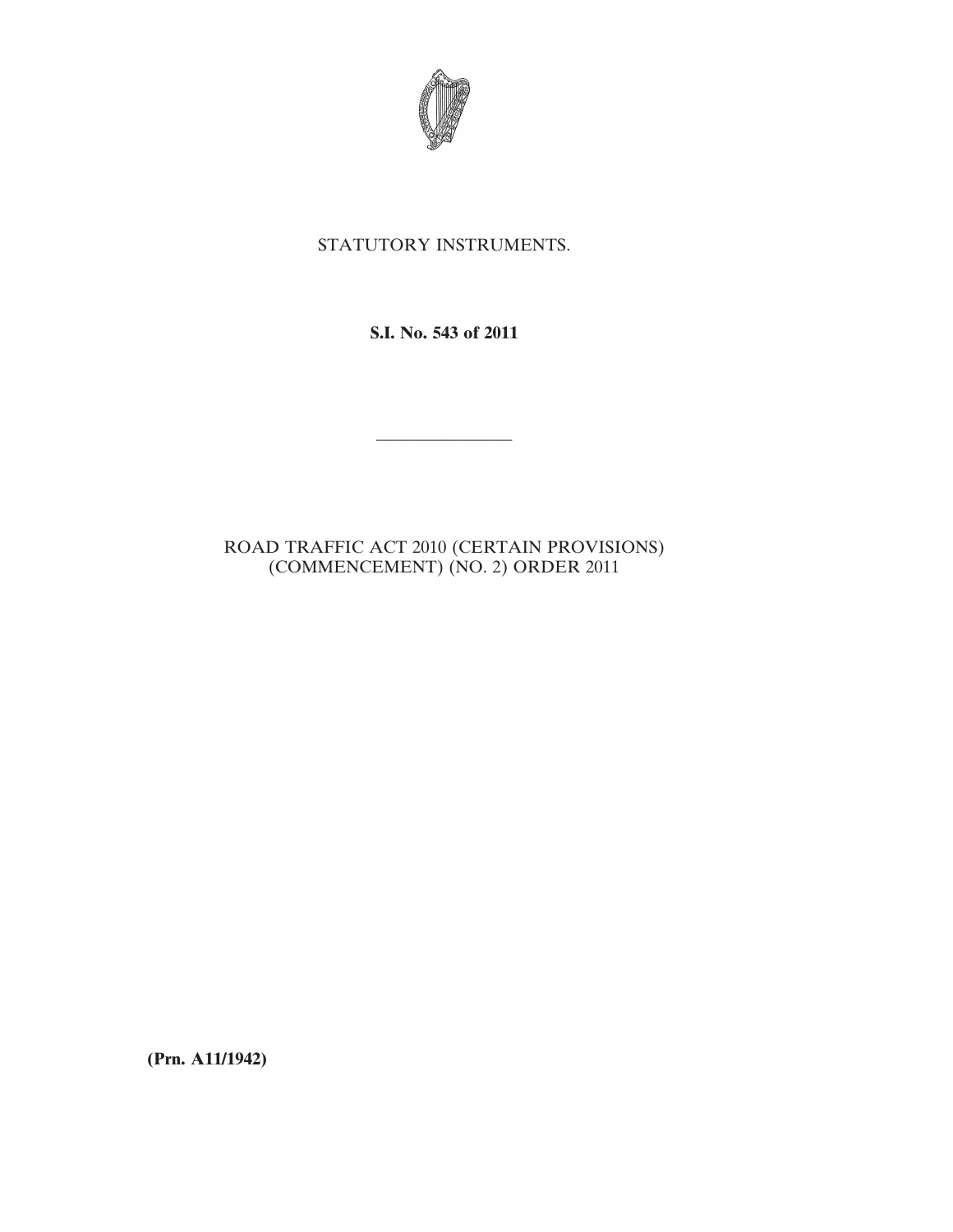## ROAD TRAFFIC ACT 2010 (CERTAIN PROVISIONS) (COMMENCEMENT) (NO. 2) ORDER 2011

I, LEO VARADKAR, Minister for Transport, Tourism and Sport, in exercise of the powers conferred on me by section 1(2) of the Road Traffic Act 2010 (No. 25 of 2010) (as adapted by the Transport (Alteration of Name of Department and Title of Minister) Order 2011 (S.I. No. 141 of 2011)), hereby order as follows:

1. This Order may be cited as the Road Traffic Act 2010 (Certain Provisions) (Commencement) (No. 2) Order 2011.

- 2. The day fixed as the day on which—
	- (*a*) Chapters 1 to 6 (other than section 11), 7 (other than section 26(5)), 8 and 9 (other than section 32) of Part 2, and
	- (*b*) sections 60, 61, 63, 64, 65 and 87,

of the Road Traffic Act 2010 (No. 25 of 2010) come into operation is 28 October 2011.



GIVEN under my Official Seal, 27 October 2011.

> LEO VARADKAR, Minister for Transport, Tourism and Sport.

*Notice of the making of this Statutory Instrument was published in "Iris Oifigiúil" of* 1*st November*, 2011.